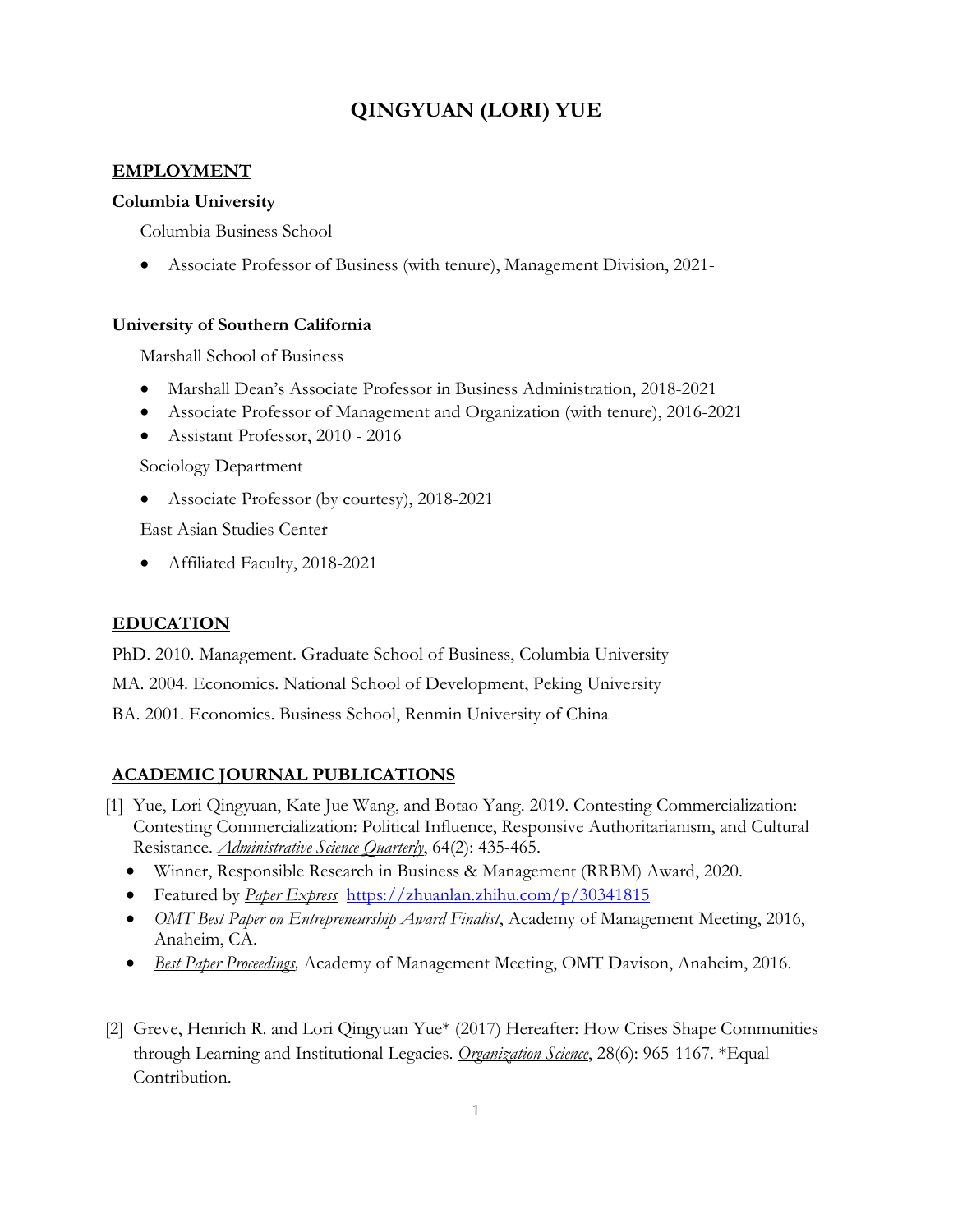- Featured by *Paper Express* <https://zhuanlan.zhihu.com/p/27159535>
- Featured by ASQ Editor's Blog [http://www.organizationalmusings.com/2016/12/probing](http://www.organizationalmusings.com/2016/12/probing-protests-firms-can-learn-to.html)[protests-firms-can-learn-to.html](http://www.organizationalmusings.com/2016/12/probing-protests-firms-can-learn-to.html)
- [3] Yue, Lori Qingyuan (2016). The Great and the Small: The Impact of Collective Action on the Evolution of Interlock Networks after the Panic of 1907. *American Sociological Review*, 81(2): 374- 395.
	- Featured by *Paper Express* <https://zhuanlan.zhihu.com/p/27159535>
- [4] Yue, Lori Qingyuan (2015). Community Constraints on the Efficacy of Elite Mobilization: The Issues of Currency Substitutes during the Panic of 1907. *American Journal of Sociology*, 120(6): 1690- 1735.
	- Featured by *Paper Express* <http://chuansong.me/n/1966878>
- [5] Yue, Lori Qingyuan, Hayagreeva Rao, and Paul Ingram (2013). Information Spillovers from Protests against Corporations: A Tale of Walmart and Target. *Administrative Science Quarterly*, 58(4): 669-701.
	- Featured by *The Social Impact of the Corporation (Administrative Science Quarterly Virtual Feature Issue)* http://asq.sagepub.com/site/misc/VirtIss/ASQVSI2.xhtml
	- Interviewed by *ASQ BLOG [http://asqblog.com/2015/01/28/yue-rao-ingram-2013-information](http://asqblog.com/2015/01/28/yue-rao-ingram-2013-information-spillovers-from-protests-against-corporations-a-tale-of-walmart-and-target/)[spillovers-from-protests-against-corporations-a-tale-of-walmart-and-target/](http://asqblog.com/2015/01/28/yue-rao-ingram-2013-information-spillovers-from-protests-against-corporations-a-tale-of-walmart-and-target/)*
- [6] Yue, Lori Qingyuan, Jiao Luo, and Paul Ingram (2013). The Failure of Private Regulation: Elite Control and Market Crises in the Manhattan Banking Industry. *Administrative Science Quarterly*, 58(1): 37-68.
	- Interviewed by *ASQ BLOG [https://asqblog.com/2017/03/22/yue-luo-ingram-2013-the-failure-of-private](https://asqblog.com/2017/03/22/yue-luo-ingram-2013-the-failure-of-private-regulation-elite-control-and-market-crises-in-the-manhattan-banking-industry/)[regulation-elite-control-and-market-crises-in-the-manhattan-banking-industry/](https://asqblog.com/2017/03/22/yue-luo-ingram-2013-the-failure-of-private-regulation-elite-control-and-market-crises-in-the-manhattan-banking-industry/)*
- [7] Yue, Lori Qingyuan (2012). Asymmetric Effects of Fashions on the Formation and Dissolution of Networks: Board Interlocks with Internet Companies, 1996-2006. *Organization Science,* 23: 1114-1134.
- [8] Rao, Hayagreeva, Lori Qingyuan Yue, and Paul Ingram (2011). Laws of Attraction: Regulatory Arbitrage in the Face of Activism in Right-to-work States. *American Sociological Review*, 76(3): 365- 385.
	- Honorable Mention in Law and Society Association's 2012 Article Prize
- [9] Ingram, Paul, Lori Qingyuan Yue, and Hayagreeva Rao (2010). Trouble in Store: The Emergence and Success of Protests against Wal-Mart Store Openings in America. *American Journal of Sociology*, 116(1): 53-92.
	- Reprint in *Corporate Sustainability* , edited by Thomas P. Lyon, Daniel Diermeier, and Glenn Dowell, SAGE Publications Ltd., July 2014
- [10]Ingram, Paul and Lori Qingyuan Yue (2008). Structure, Affect and Identity as Bases of Organizational Competition and Cooperation. *Academy of Management Annals*, 2: 275-303.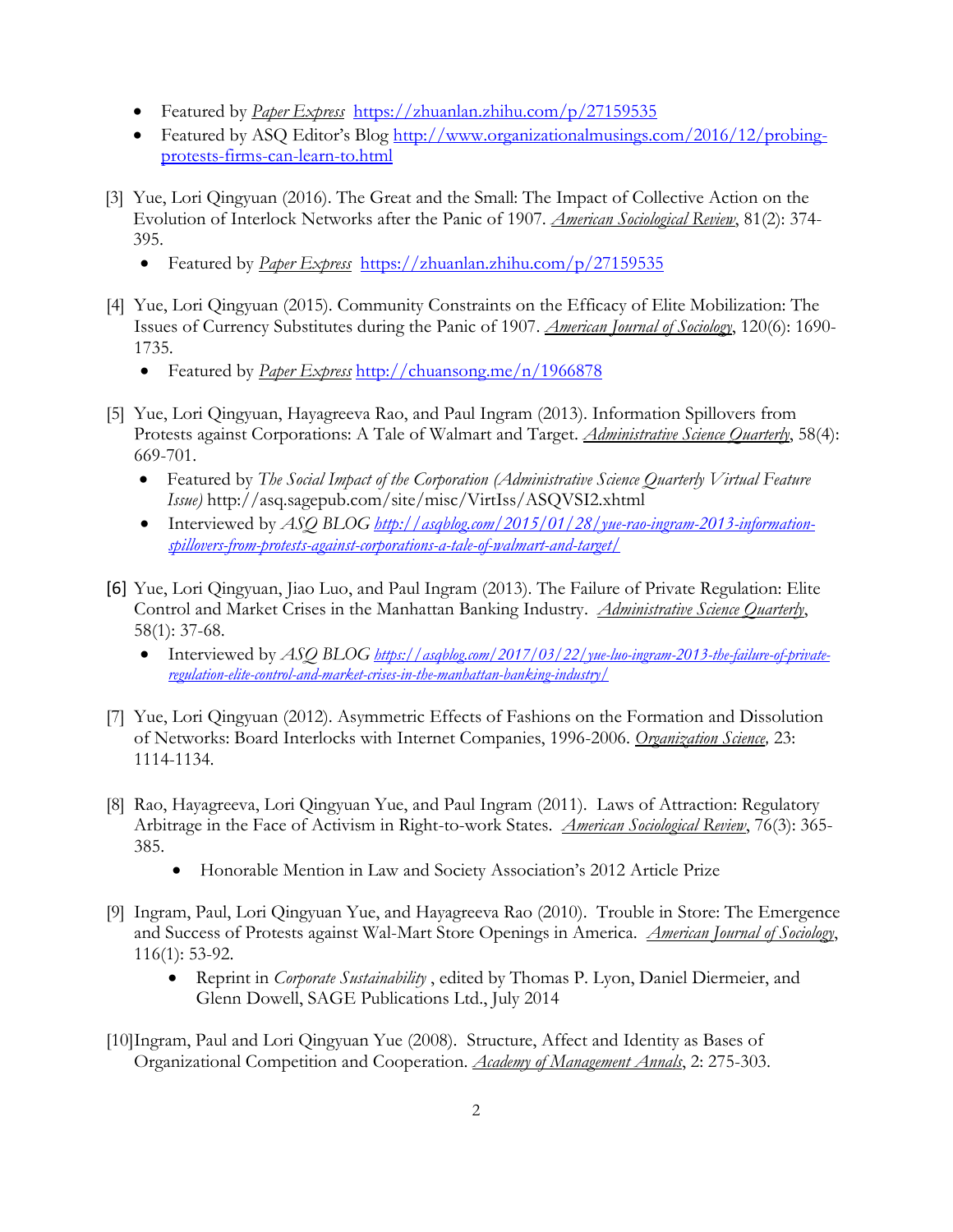### **SELECTED WORKING PAPERS AND WORK IN PROGRESS**

- Lori Yue, Yanhui Wu, Paul Ingram, Hayagreeva Rao. 2021. Foreign Investment and Social Movement Activism.
- Alex Yongzhi Wang, Nandini Rajagopalan, Lori Yue, Brain Wu. 2021. Entry into a Platform-Based Market. *'Revise & Resubmit*.
	- o Winner, Rigor in Research Award, Strategic Management Society Conference 2020
	- o Winner, Best Innovation Paper, Strategic Management Society Hong Kong Conference, 2017
- Yuni Wen and Lori Yue. 2021. Regulate the US Ridesharing Industry, 2009-2019.
- Lori Yue, Kaixian Mao, and Huidi Lu. 2021. Multinational Corporations and China. *Under Review*.
- Lori Yue and Yuni Wen. Regulate the U.S. Hydraulic Fracturing Industry.
- Lori Qingyuan Yue, Kate Jue Wang, and Hayagreeva Rao. Social Movement, Industry Political Strategy, and Market Entry, *Working paper.*
- Alex Yongzhi Wang, Benjamin Hallen, Lori Yue, and Nandini Rajagopalan. Platform Competition and Mobility, *Working paper*.
- Corporate Strategic Responses to Activism. (with Macksey Mao and Jason Zheng), *Working in progress*.
- Multinational Corporations and Social Movement Activism. (with Macksey Mao and Huidi Lu), *Working in progress*.
- Platform Companies' Nonmarket Strategy. (with Yuni Wen and Edward Walker), *Working in progress*.

### **BOOK CHAPTERS, BUSINESS PRESS, AND CONFERENCE PROCEEDINGS**

- [11] Yue, Lori Qingyuan (2017). Lessons from the National Banking Era Financial Crises in the U.S. *Tsinghua Financial Review*, 47: 105-109.
	- Reproduced by major media outlets in China.
		- $\bullet$  [http://news.china.com/finance/11155042/20171031/31617586\\_all.html](http://news.china.com/finance/11155042/20171031/31617586_all.html)
- [12]Yue, Lori Qingyuan, Kate Jue Wang, and Botao Yang (2016). The Price of Faith: Political Determinants of the Commercialization of Buddhist Temples in China. *Best Paper Proceedings,* Academy of Management Meeting, OMT Division, Anaheim, 2016.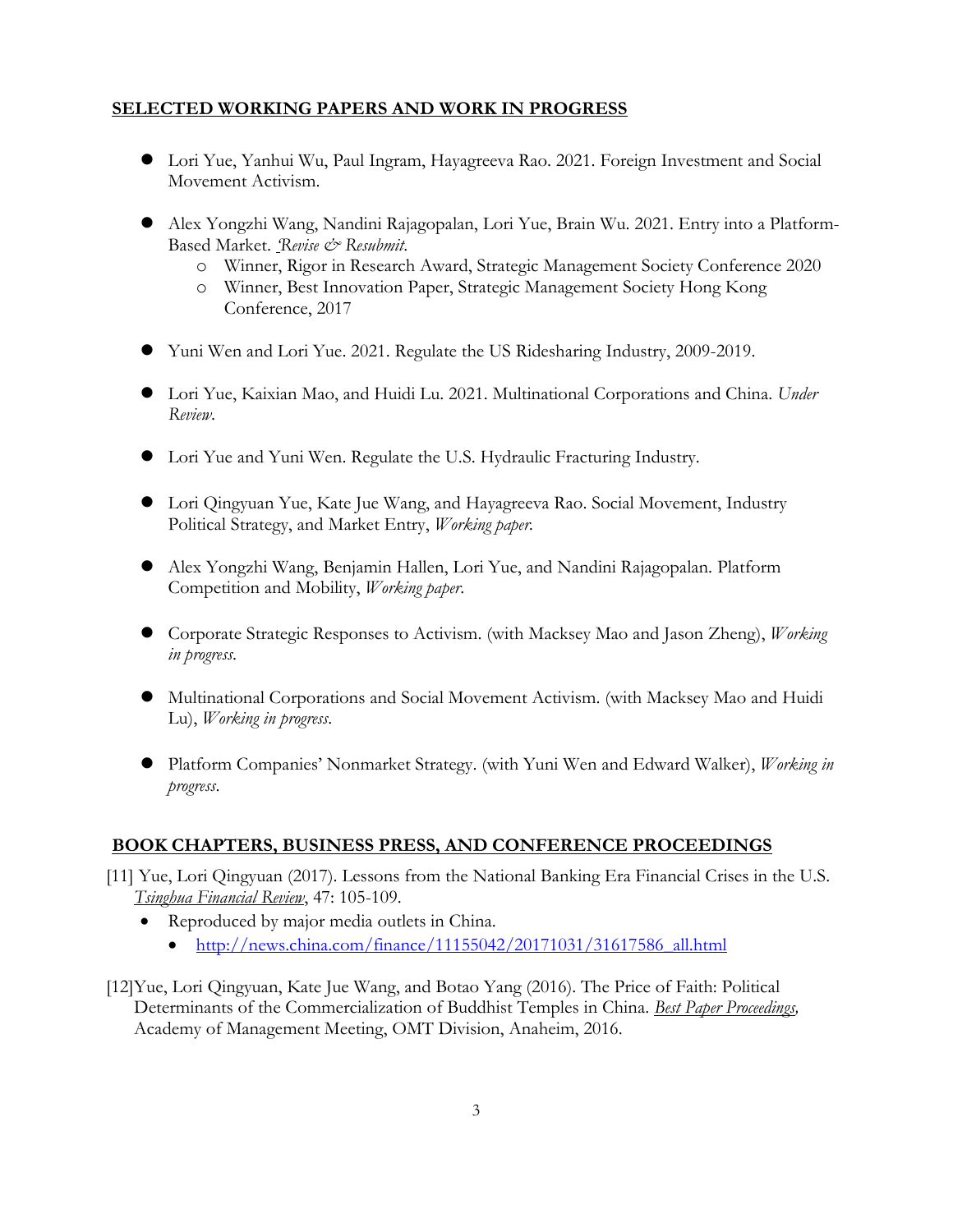- [13]Yue, Lori Qingyuan and Paul Ingram (2012). Industry Self-Regulation as a Solution of Reputation Commons: A Case of the Commercial Bank Clearinghouse. *Oxford Handbook of Reputation Commons*, Chapter 14, 279-296.
- [14]Rao, Hayagreeva, Lori Qingyuan Yue, Paul Ingram (2010). Activists, Categories and Markets: Racial Diversity and Protests against Wal-Mart Store Openings in America. *Research in the Sociology of Organizations*, 31: 235-253.
- [15]Yue, Lori Qingyuan, Jiao Luo, and Paul Ingram (2009). The Strength of a Weak Institution: Clearing House, Federal Reserve, and the Survival of Manhattan Banks. *Best Paper Proceedings,* Academy of Management Meeting, OMT Davison, Chicago.

### **TEACHING EXPERIENCE**

Columbia Business School

*Top Management Process* (*Instructor-MBA level*) Spring 2022

University of Southern California (Marshall School of Business)

- **MOR Award for Excellence in Teaching, 2018**
- **Dean's Congratulation for Teaching Excellence, 2013, 2014**

*Strategic Management* (*Instructor-Undergrad level*) Spring 2011- Fall 2020

- Co-Head, Course Redesign, 2017-2018
- Mini Cases Developed
	- "Angry Birds: The Next Mickey Mouse?"
	- "The Chipotle Effect: Reverse Positioning of Fast Casual Restaurants"
	- "Alcohol Sale at Starbucks"
	- "Platform and Complement: Ticket War between American Airline and Expedia"
	- "Infant Formula Scandal in China and Corporate Social Responsibility"
	- "Duck Duck Go: Leverage on Search Engine's Privacy Issue"

*PhD Seminar: Organizational Theory* (*Instructor*) Spring 2019-2021

*PhD Seminar: Strategy* (*Guest Instructor*) Spring 2013- Spring 2015

Teach section on "Corporate Governance from the Institutional and Structural Perspectives"

Stanford University (Graduate School of Business)

*PhD Seminar: Social Movement and Politics in Market* (*Guest Instructor*) Spring 2015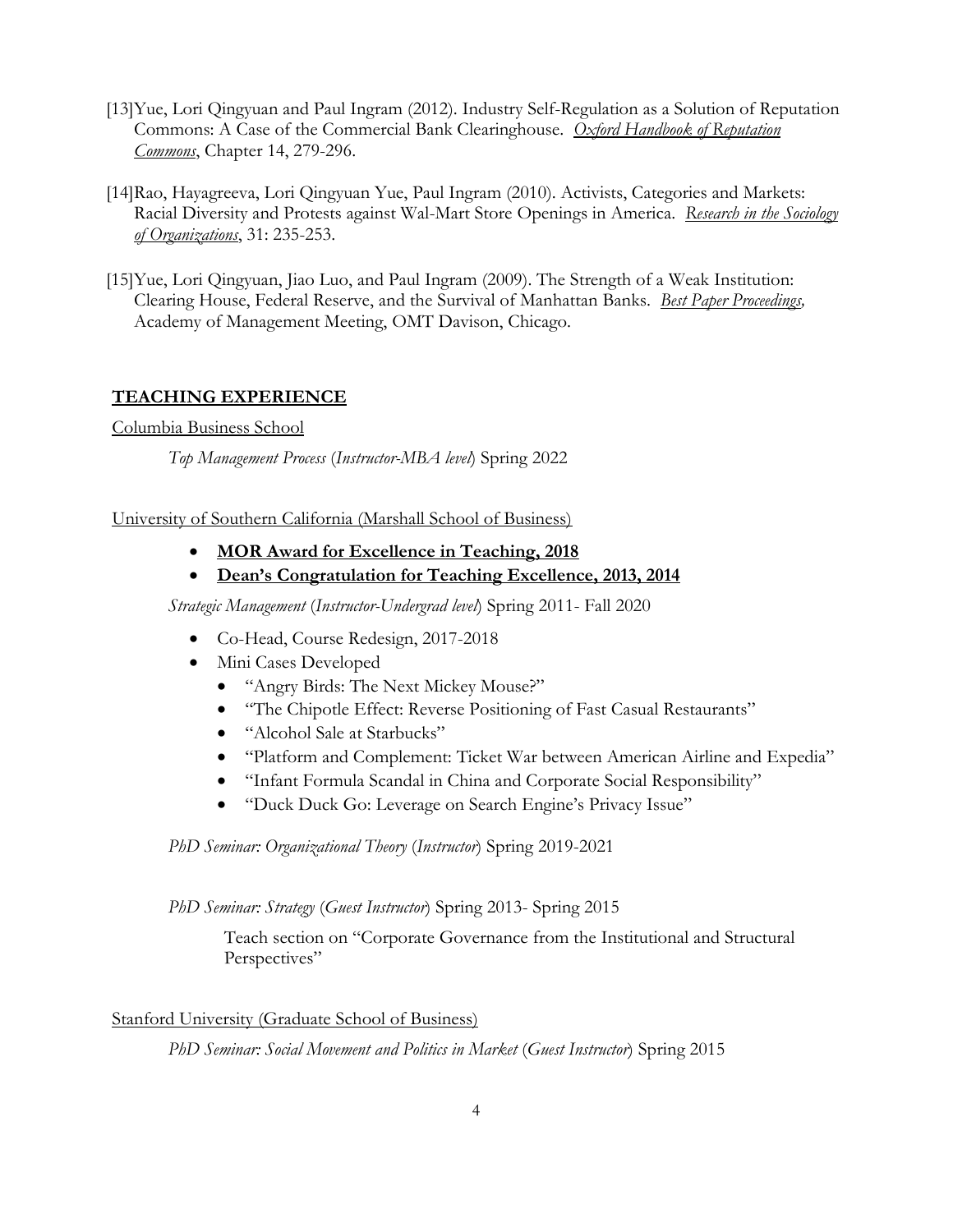#### Columbia University (Columbia Business School)

*Strategic Management* (*Teaching Assistant-MBA level*) Spring 2006, Fall 2008 *Leadership* (*Teaching Assistant-Executive MBA level*) Fall 2007-Fall 2009 *Power and Organizational Change* (*Teaching Assistant-MBA level*) Fall 2006 *Assistance to Case Development: Wal-Mart In Search of Renewed Growth (Columbia Caseworks ID#080408) 2008*

#### Peking University (Beijing International MBA Program)

*Institutional Environment of Doing Business in China* (*Teaching Assistant-MBA level*) Fall 2003 *Business Statistics* (*Teaching Assistant- Executive MBA level*) Summer 2000

#### Peking University (Guanghua School of Management)

*Human Resource Management* (*Teaching Assistant-MBA level*) Fall 2002

#### **PROFESSIONAL SERVICE ACTIVITIES**

- Associate Editor, *Management Science*, 2018-
- Consulting Editor, *American Journal of Sociology*, 2016-2018
- Editorial Board Member, *Administrative Science Quarterly,* 2014-
- Editorial Board Member, *Organization Science,* 2016-
- Judge, INFORMS/Organization Science Dissertation Proposal Competition, 2021
- Representative at Large of North America, International Association for Chinese Management Research (IACMR), 2021-
- Macro-Speaker Series Co-Coordinator, Academy of Management, Organization Management and Theory (OMT) Division, 2021-
- Distinguished Speaker, Teaching Seminar Series of International Association for Chinese Management Research (IACMR): *How to teach critical thinking in business management*, 2021
- Chair of Research Committee, Academy of Management, Organization Management and Theory (OMT) Division, 2016-2019
- Co-Head, *Jijitang* Column of *Administrative Science Quarterly* Editor's Essay (Chinese Translation of Organizational Musing Blog), 100k+ followers, 2018-2020.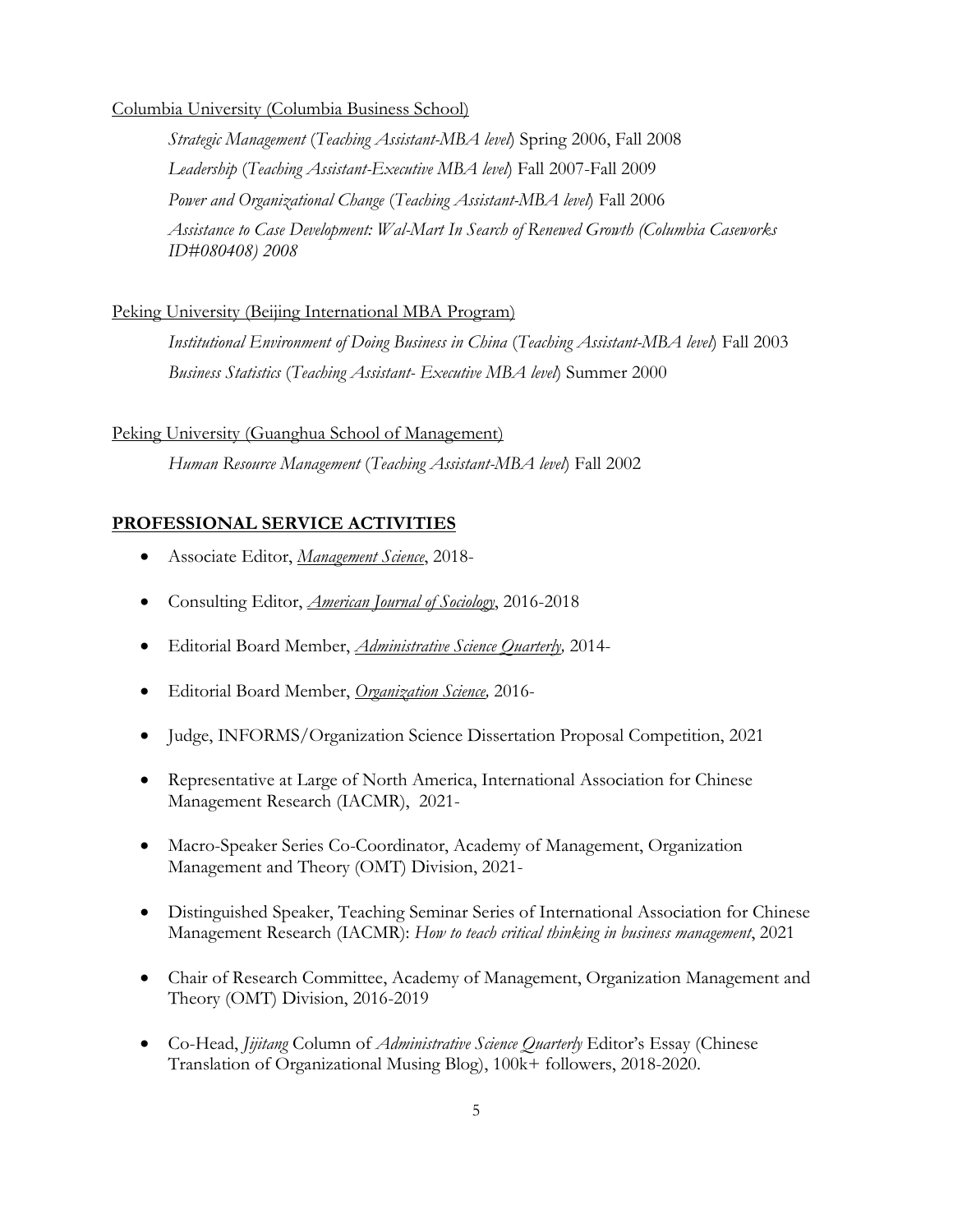- Co-Head, Scientific Management Insights on *Fudan Business Knowledge* (Chinese Translation of Organizational Musing Blog), 50k+ followers, 2018-2020.
- Chair of Best Student Paper Award Committee, International Association for Chinese Management Research, 2018 Conference
- Committee Member of the Best Published Paper Award, Academy of Management, OMT, 2018-2020
- English Program Committee Member, International Association for Chinese Management Research, 2014 Conference, 2016 Conference
- Organizing Team Member, California Organization and Organizing (CalO2) Workshop, USC Marshall School of Business, Nov. 2015, 2017, Los Angeles, CA
- Discussant, Professional Development Workshop, S*ocial Movements, Stakeholders, and Nonmarket Strategy*, 2015-2018 Academy of Management Meeting
- Mentor and Panelist, OMT Junior Faculty Workshop, 2018 Academy of Management Meeting, Chicago, IL
- Co-Organizer of Symposium, "*Walmart and the Informal Economy: Organization Theory in Age of Extreme Capitalism*", 2012 Academy of Management Meeting, Boston, MA
- Co-Founder, Columbia-NYU Doctoral Conference, 2007

#### • Reviewer

*American Journal of Sociology American Sociological Review Administrative Science Quarterly Academy of Management Journal Academy of Management Review Organization Science Management Science Industrial and Corporate Change Organization Studies Strategic Management Journal Sociological Quarterly Socio-Economic Review Social Currents Journal of Management Studies Management and Organization Review Management Science California Management Review* National Science Foundation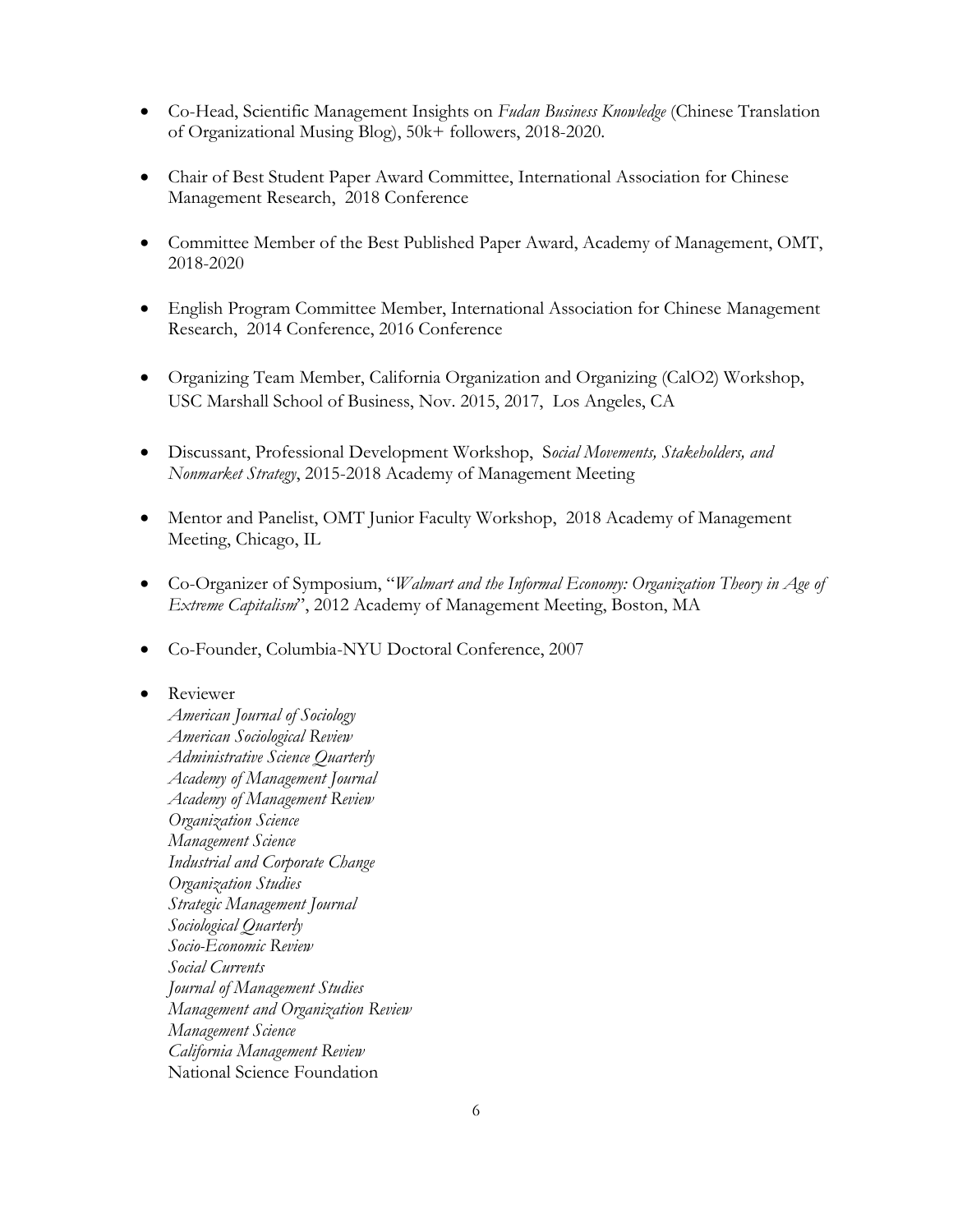INFORMS Organization Science Dissertation Proposal Competition Academy of Management Meeting Strategic Management Society Conference International Association of Chinese Management Research Meeting

### **HONORS AND AWARDS**

- Paper Award of Rigor in Research, Strategic Management Society Conference, 2020
- Award of Responsible Research in Business & Management, RRBM, 2020
- CCER Fellow, Distinguished Alumni Honor, Peking University, 2018
- Award for Excellence in Teaching, USC Marshall MOR, 2018
- Ascendant Scholar Award Elected, West Academy of Management, 2018
- Innovation Theme Best Paper Award, SMS Hong Kong Conference, 2017
- *Organization Science* Outstanding Reviewer Award, 2016
- OMT Best Paper on Entrepreneurship Award Finalist, Academy of Management Meeting, Anaheim, CA, 2016
- Dean's Award for Research Excellence, USC-Marshall School of Business, 2015
- Dean's Congratulation for Teaching Excellence, USC-Marshall School of Business, 2014
- Award for Research Excellence, USC-Marshall School of Business MOR Department, 2013
- Dean's Congratulation for Teaching Excellence, USC-Marshall School of Business, 2013
- Honorable Mention in Law and Society Association Article Prize, 2012
- Best Reviewer Award, International Association for Chinese Management Research, 2010
- Finalist, *INFORMS/ORGANIZATION SCIENCE* Dissertation Proposal Competition, 2009
- Dissertation Fellowship, Columbia Business School, Management Division, 2009
- Meriwether Fellowship, Columbia Business School, Management Division, 2008
- CIBER Summer Research Grant, Columbia Business School, 2007
- Dean's List of Academic Performance, Columbia Business School, 2006
- Doctoral Fellowship, Columbia Business School, 2005-2010
- Best Student Paper Finalist, International Association for Chinese Management Research, 2004
- Outstanding Graduate Award, Peking University, 2004
- China Economic Research Scholarship, CCER, Peking University, 2003
- Entrance Exam Exempt for Master Program, CCER, Peking University, 2001
- Outstanding Graduate Award, Renmin University of China, 2001
- Meidi Scholarship, Renmin University of China, 2001
- Scholarship for Academic Excellence, Renmin University of China, 1998-2000

### **SELECTED CONFERENCE PRESENTATIONS**

Regulate the US Ridesharing Industry

West Coast Research Symposium, Sep. 2021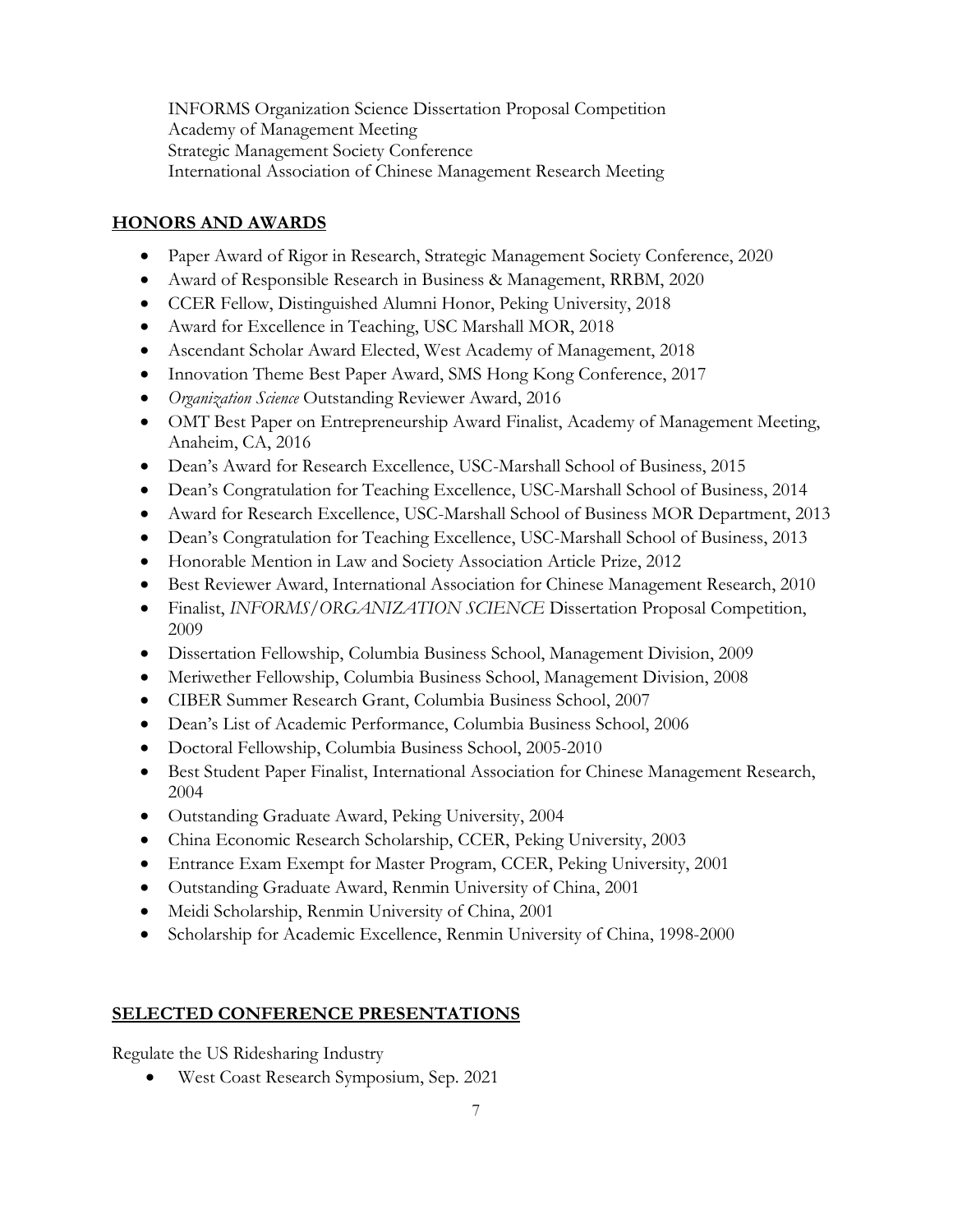Regulate in the US Fracking Industry

- MOBS Conference, HBS, Oct. 2020
- Academy of Management Virtual Conference, 2021

Multinational Corporations and China

Academy of Management Virtual Conference, 2021

FDI and Social Movement Activism

Business Environment Conference, Austin, May 2020

When App Developers Move from Apple to Google: Platform Competition and Cross-Platform Mobility

- Academy of Management, Chicago, August 2018
- Platform Economy Conference, Boston University, July 2018
- HBS Conference, November 2018

Disruptive Events at the Nexus between Community and Organization

- UCLA Social Movement and Organizational Innovation Conference, November 2016
- Economic Sociology Conference, Northwestern Kellogg School of Management, Chicago, October 2016
- West Coast Research Consortium, September 2016
- INSEAD Entrepreneurship Conference, May 2017
- Academy of Management Meeting, Atlanta, August 2017

The Price of Faith: Political Determinants of the Commercialization of Buddhist Temples in China

- New Institutional Theory Conference, Bocconi University, March 2018
- MOR Research Frontier Conference, Beijing, October 2016
- The 28th Annual Meeting conference of the Society for the Advancement of Socio-Economics, University of California, Berkeley, June 2016
- Academy of Management Meeting, Anaheim, August 2016
- American Sociological Conference, Seattle, August 2016
- USC Marshall School of Business, MOR presentation, Jan. 2015
- University of California—Berkeley Junior OT Faculty Workshop, Nov. 2014

### **INVITED SEMINARS**

- Harvard Business School, Scheduled
- University of Michigan, Scheduled
- Imperial College London
- Rice University
- University of Texas, Dallas
- University of Tulane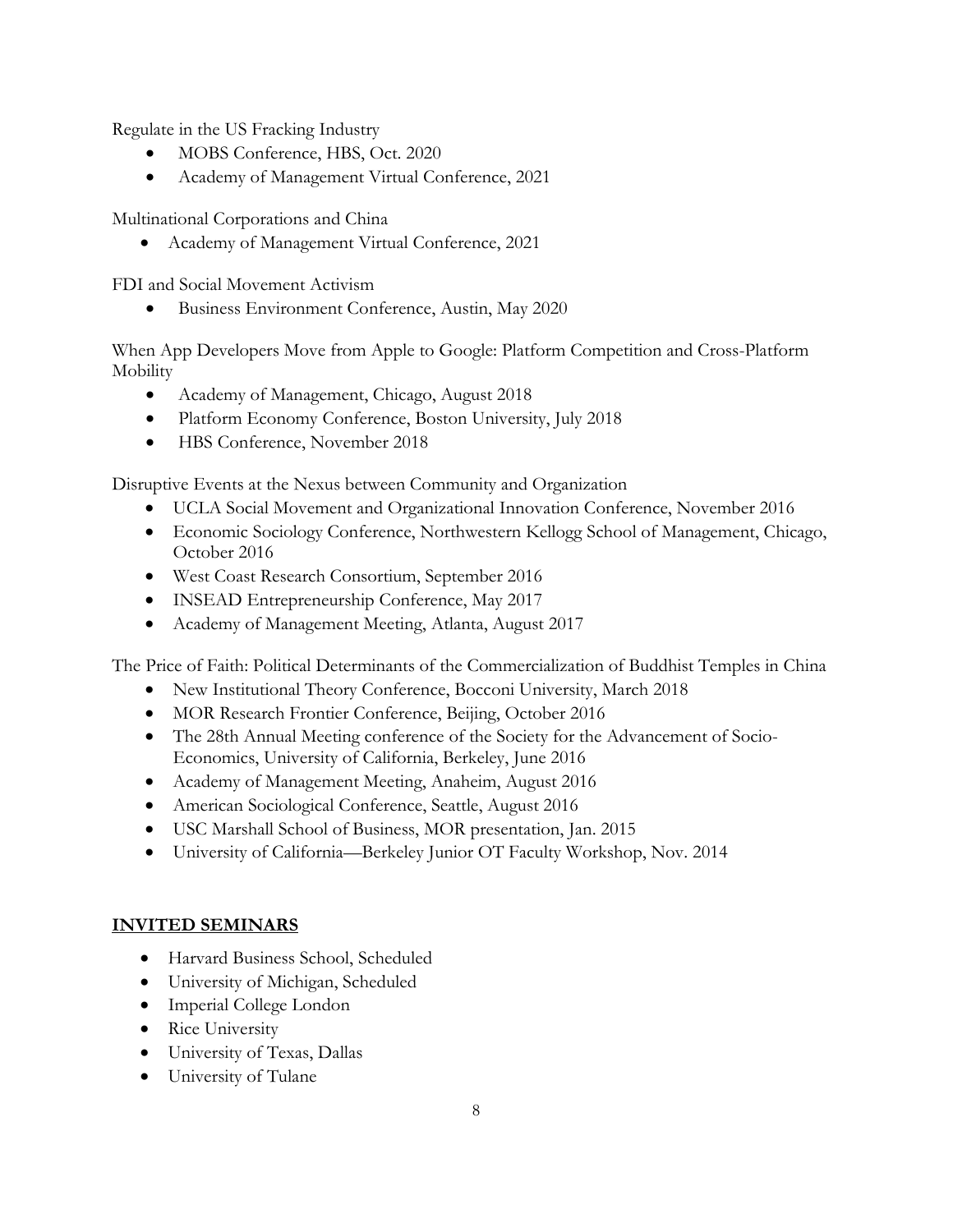- University of Chicago (Booth)
- London Business School (Strategy and Entrepreneurship)
- University of Toronto (Strategy)
- Columbia Business School (Management)
- Peking University HSBC Business School
- Hong Kong University of Science and Technology (Management)
- Hong Kong University (Management)
- University of Southern California (Sociology)
- Zhejiang University (Innovation, Entrepreneurship and Strategy)
- Fudan University (Industrial Economics)
- Nanjing University (Management)
- INSEAD (Entrepreneurship)
- Renmin University of China (Organization and Human Resources Management)
- Tsinghua University (Leadership and Organization Management Department)
- Peking University (Guanghua School of Management)
- UCLA (Panelist for the Author Meet Critics Book Event of Ed Walker's *Grassroots for Hire*)
- Stanford University (SCANCOR)
- University of California, Berkeley (Haas: Management of Organizations)
- MIT (Sloan: Group of Work and Organization Studies)
- ESSEC (Singapore)
- National University of Singapore (Strategy)
- Washington University in St. Louis (Organization Behavior)
- Yale School of Management (Organization Behavior)
- University of Michigan (Strategy)
- University of Chicago (Booth: Organizations & Markets Group)
- UCLA (Sociology)
- University of Southern California (Annenberg School for Communication & Journalism)
- University of Pennsylvania (Wharton: Management)
- University of Southern California (Management & Organization Department)
- University of Toronto (Strategy)
- University of Michigan (Strategy)
- University of Florida (Management Department)
- University of Chicago (Booth: Organizations & Markets Group)
- Yale University (Organization Behavior)
- Tulane University (Freeman School of Business)
- Hong Kong University of Science and Technology (Management Department)
- National University of Singapore (Management & Organization)
- McGill University (Strategy & Organization)

## **UNIVERSITY AND DEPARTMENTAL SERVICE**

Junior Faculty Liaison, Columbia Business School, MGMT division, 2021-